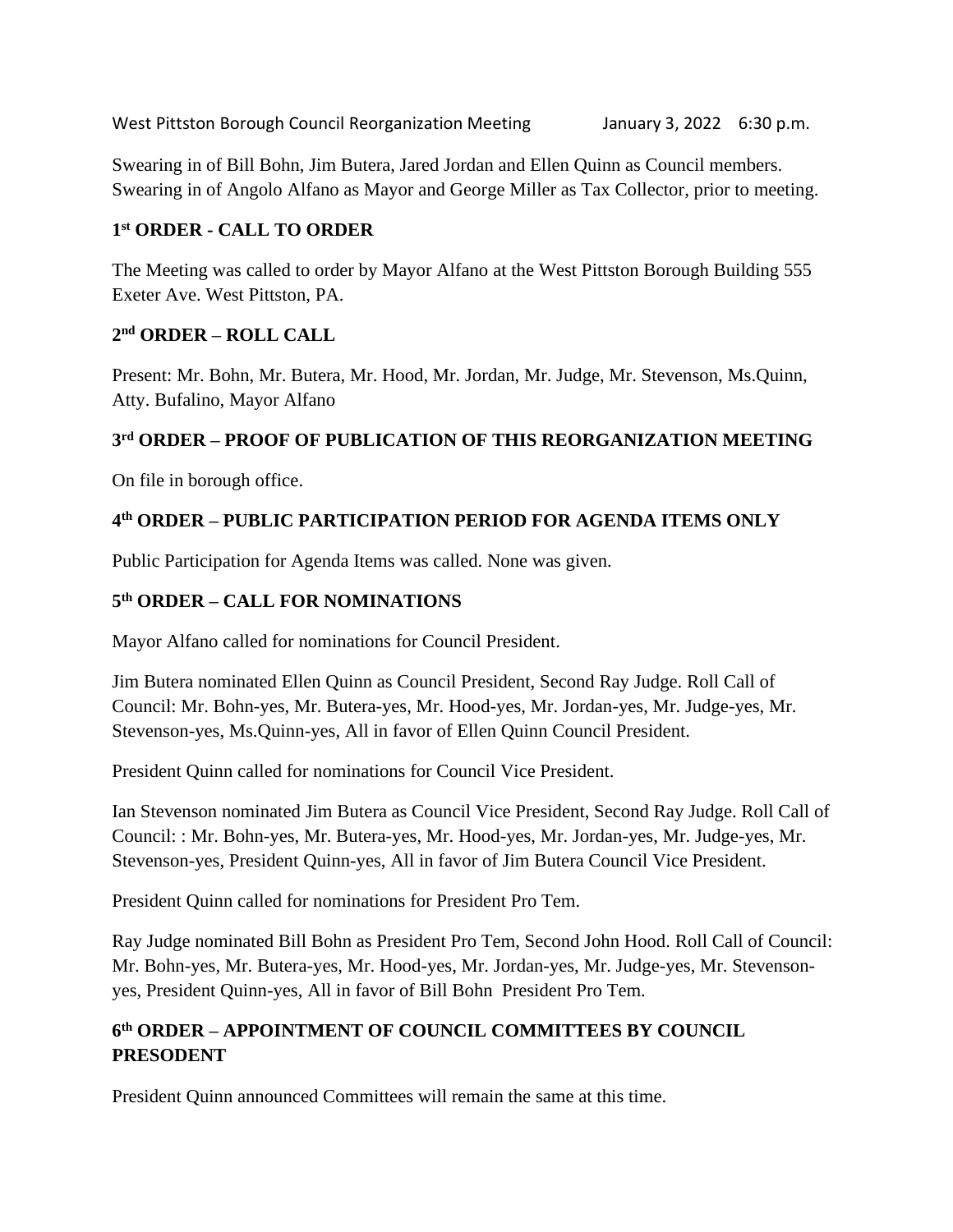Borough Council Minutes

Page 2, January 3, 2022

#### **7 th ORDER – ADMINISTRATION**

On motion of Mr. Butera, second by Mr. Hood, and by unanimous vote upon roll call of all members present, to reappoint Attorney Mark Bufalino as Borough Solicitor.

On motion of Mr. Butera, second by Mr. Hood, and by unanimous vote upon roll call of all members present, to reappoint Reilly Associates, Pittston PA. as Borough Engineer.

On motion of Mr. Butera, second by Mr. Hood, and by unanimous vote upon roll call of all members present, to reappoint Savino Bonita as Borough Manager..

On motion of Mr. Butera, second by Mr. Hood, and by unanimous vote upon roll call of all members present, to reappoint Gloria Kijek as Borough Council Secretary.

On motion of Mr. Butera, second by Mr. Hood, and by unanimous vote upon roll call of all members present, to reappoint Savino Bonita as Borough Treasurer.

On motion of Mr. Butera, second by Mr. Hood, and by unanimous vote upon roll call of all members present, to reappoint Gloria Kijek as Borough Administrative Secretary.

On motion of Mr. Butera, second by Mr. Hood, and by unanimous vote upon roll call of all members present, to reappoint Attorney Joseph Burke, Zoning Hearing Board Solicitor.

On motion of Mr. Butera, second by Mr. Hood, and by unanimous vote upon roll call of all members present, to adopt Robert's Rule of Order, governing the conduct of Council Meetings for Parliamentary Procedure for 2022 and 2023.

On motion of Mr. Butera, second by Mr. Hood, and by unanimous vote upon roll call of all members present, to reappoint Attorney Michael Butera, Shade Tree Commission Solicitor.

On motion of Mr. Butera, second by Mr. Hood, and by unanimous vote upon roll call of all members present, to reappoint Attorney Thomas Campenni, Parks and Recreation Solicitor.

On motion of Mr. Hood, second by Mr. Bohn, and by roll call of all members present, Mr. Bohnyes, Mr. Butera-yes, Mr. Hood-abstain, Mr. Jordan-yes, Mr. Judge-yes, Mr. Stevenson-yes, President Quinn-yes, 6 yes, 1 abstain, to appoint Dante Bovani, Jr. to the WVSA for a 5 year term. Motion carried.

On motion of Mr. Butera, second by Mr. Hood, and by unanimous vote upon roll call of all members present, to reappoint James Brozena to the Zoning Hearing Board for a 3 year term.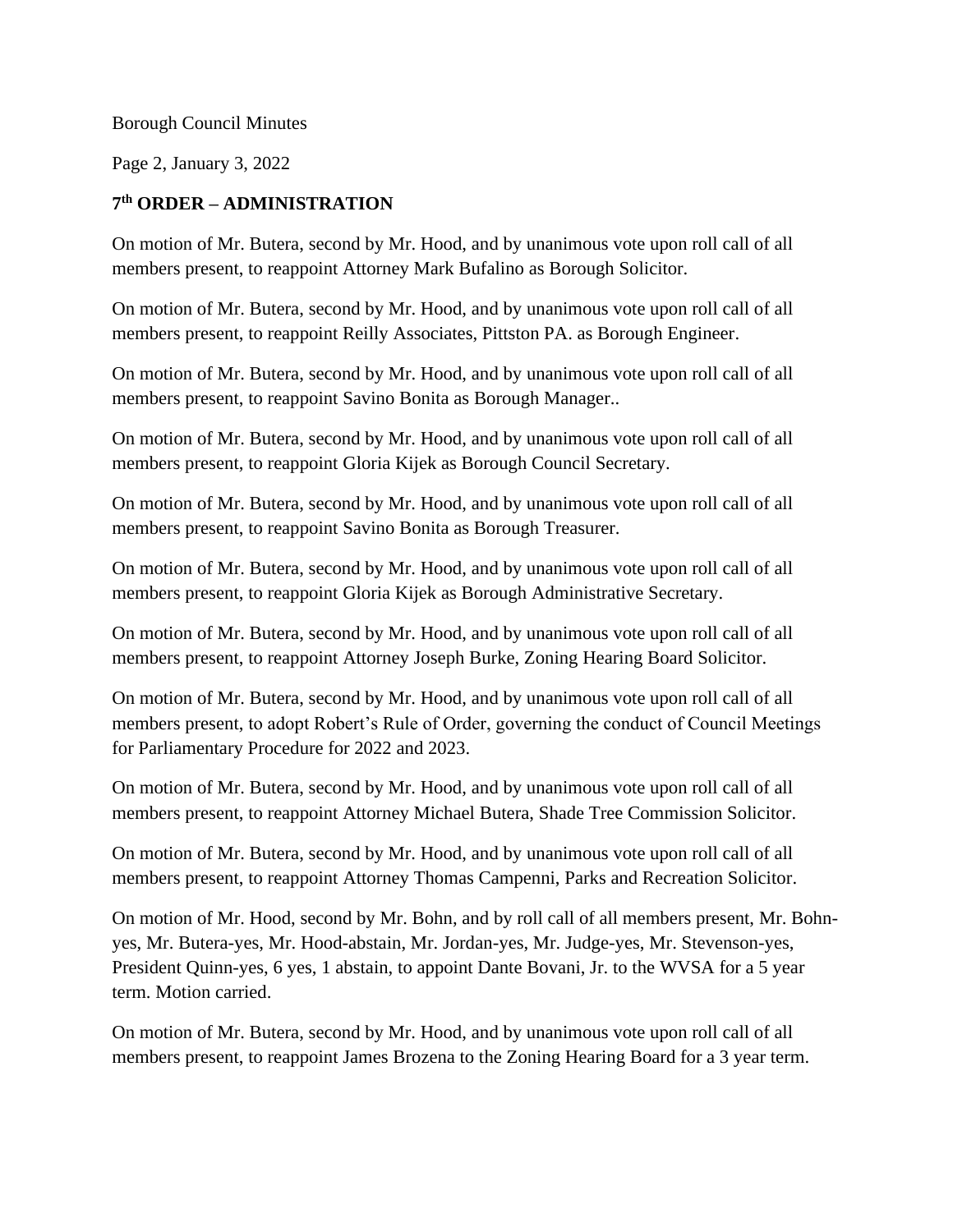#### Borough Council Minutes

Page 3, January 3, 2022

#### **7 th ORDER – ADMINISTRATION (continued)**

On motion of Mr. Butera, second by Mr. Hood, and by unanimous vote upon roll call of all members present, to reappoint Lois Berti to the Shade Tree Commission for a 5 year term.

On motion of Mr. Butera, second by Mr. Hood, and by unanimous vote upon roll call of all members present, to table the Planning Commission 4 year term Vacancy.

On motion of Mr. Butera, second by Mr. Hood, and by unanimous vote upon roll call of all members present, to reappoint Eric Speicher to the Planning Commission for a 4 year term.

On motion of Mr. Butera, second by Mr. Hood, and by unanimous vote upon roll call of all members present, to appoint Lynn Burbank to the Share Tree Commission for a 5 year term.

On motion of Mr. Butera, second by Mr. Hood, and by unanimous vote upon roll call of all members present, to table the Planning Commission 4 year term Vacancy.

### **8 th ORDER – PUBLIC SAFETY**

On motion of Mr. Butera, second by Mr. Hood, and by unanimous vote upon roll call of all members present, to reappoint Michael Turner as Chief of Police.

On motion of Mr. Butera, second by Mr. Stevenson, and by roll call of all members present Mr. Bohn-yes, Mr. Butera-yes, Mr. Hood-abstain, Mr. Jordan-yes, Mr. Judge-yes, Mr. Stevensonyes, President Quinn-yes, 6yes, 1 abstain, to recognized John Hood as Fire Chief of West Pittston Hose Co. #1.

On motion of Mr. Butera, second by Mr. Hood, and by unanimous vote upon roll call of all members present, to appoint Barry D. Hosier Emergency Management Director.

On motion of Mr. Butera, second by Mr. Hood, and by roll call of all members present Mr. Bohn-yes, Mr. Butera-yes, Mr. Hood-yes, Mr. Jordan-yes, Mr. Judge-yes, Mr. Stevenson-yes, President Quinn-yes, All in favor, to appoint William Rowe to the Civil Service Commission for a 6 year term.

On motion of Mr. Butera, second by Mr. Hood, and by unanimous vote upon roll call of all members present, to reappoint Attorney Thomas Campenni to the Civil Service Commission for a 6 year term.

On motion of Mr. Butera, second by Mr. Hood, and by unanimous vote upon roll call of all members present, to table the UCC Board of Appeals 3 year term Vacancy.